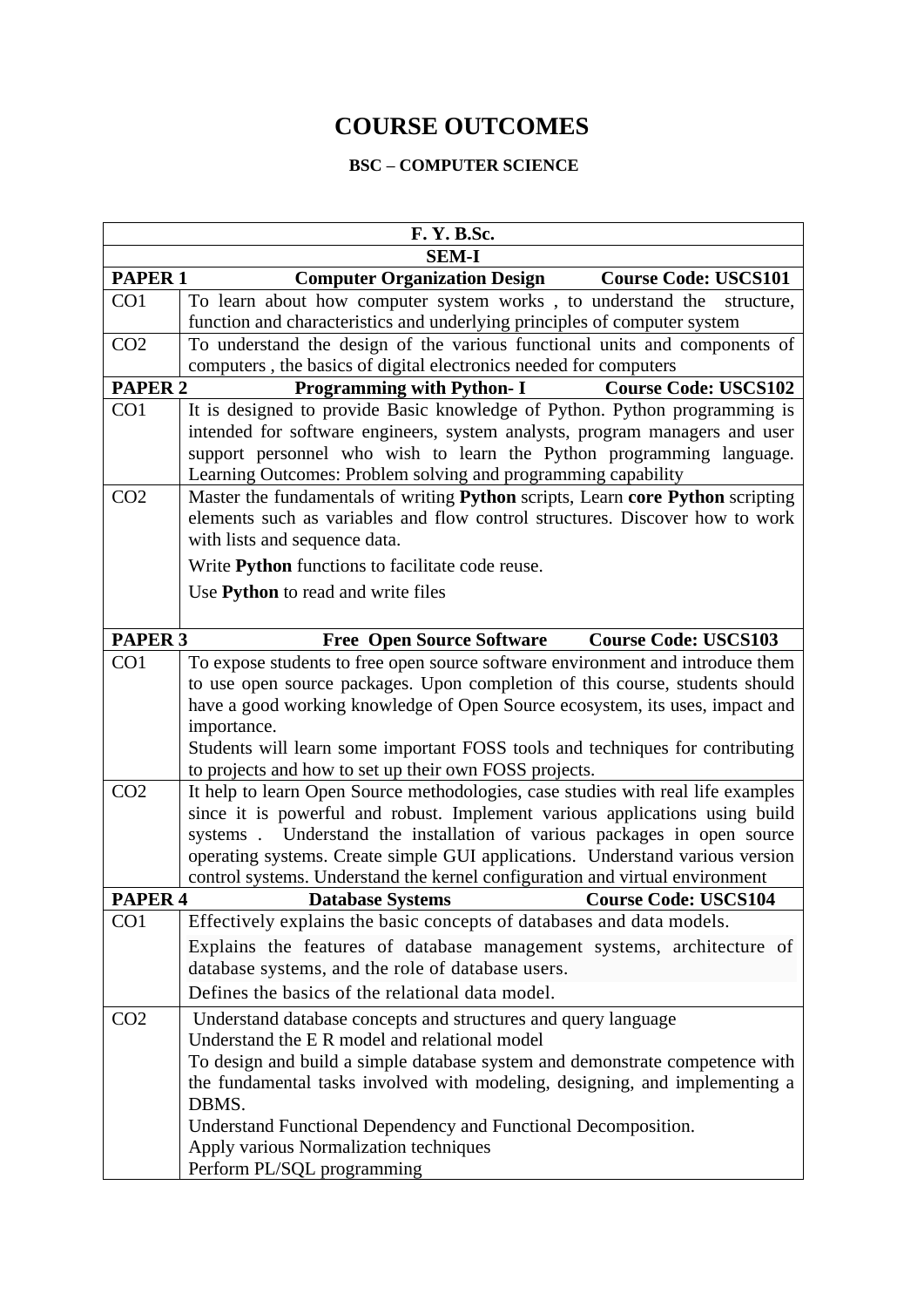| PAPER <sub>5</sub> | <b>Discrete Mathematics</b>                                                                                                                     | <b>Course code: USCS105</b> |  |
|--------------------|-------------------------------------------------------------------------------------------------------------------------------------------------|-----------------------------|--|
| CO1                | To provide overview of theory of discrete objects, starting with relations and                                                                  |                             |  |
|                    | partially ordered sets. Perform logical proofs.                                                                                                 |                             |  |
|                    | Apply recursive functions and solve recurrence relation                                                                                         |                             |  |
| CO <sub>2</sub>    | Study about recurrence relations, generating function and operations on them.                                                                   |                             |  |
|                    | Determine equivalent logic expressions.                                                                                                         |                             |  |
|                    | Describe useful standard library functions, create functions, and declare                                                                       |                             |  |
|                    | parameters.                                                                                                                                     |                             |  |
| PAPER <sub>6</sub> | <b>Descriptive Statistics Probability</b>                                                                                                       | <b>Course code: USCS106</b> |  |
| CO1                | Enable learners to know descriptive statistical concepts. How to calculate and                                                                  |                             |  |
|                    | apply measures of location and measures of dispersion -- grouped and ungrouped                                                                  |                             |  |
|                    | data cases. How to apply discrete and continuous probability distributions to                                                                   |                             |  |
|                    | various business problems                                                                                                                       |                             |  |
| CO <sub>2</sub>    | Calculate probabilities, and derive the marginal and conditional distributions of                                                               |                             |  |
| PAPER <sub>7</sub> | bivariate random variables. Analyze Statistical data using MS-Excel.<br><b>Soft Skills Development</b>                                          | Course code USCS107         |  |
| COL1               | To know about various aspects of soft skills and learn ways to develop                                                                          |                             |  |
|                    | personality                                                                                                                                     |                             |  |
| COL <sub>2</sub>   | Understand the importance and type of communication in personal and                                                                             |                             |  |
|                    | professional environment.                                                                                                                       |                             |  |
|                    | <b>F. Y. B.Sc.</b>                                                                                                                              |                             |  |
|                    | <b>SEM-II</b>                                                                                                                                   |                             |  |
| <b>PAPER 1</b>     | Programming with C                                                                                                                              | <b>Course Code: USCS201</b> |  |
|                    |                                                                                                                                                 |                             |  |
| CO1                | Students should be able to write, compile and debug programs in C language.                                                                     |                             |  |
| CO <sub>2</sub>    | Students should be able to use different data types and object oriented functions                                                               |                             |  |
|                    | in a computer program.                                                                                                                          |                             |  |
| <b>PAPER 2</b>     | Programming with Python-II                                                                                                                      | <b>Course Code: USCS202</b> |  |
| CO <sub>1</sub>    | Students should be able to understand how to read/write to files using python<br>libraries.                                                     |                             |  |
| CO <sub>2</sub>    | Students should be able to catch their own errors that happen during execution                                                                  |                             |  |
|                    | of programs and can work on any industrial system to manage database.                                                                           |                             |  |
| PAPER <sub>3</sub> | Linux                                                                                                                                           | <b>Course Code: USCS203</b> |  |
| CO <sub>1</sub>    | Upon completion of this course, students should have a good working                                                                             |                             |  |
|                    | knowledge of Linux operating system, from both a graphical and command line<br>perspective, allowing them to easily use any Linux distribution. |                             |  |
| CO <sub>2</sub>    | This course shall help student to learn advanced subjects like Linux                                                                            |                             |  |
|                    | Administrative in computer science practically.                                                                                                 |                             |  |
| <b>PAPER 4</b>     | <b>Data Structures</b>                                                                                                                          | <b>Course Code: USCS204</b> |  |
| CO <sub>1</sub>    | Learn about Data structures, its types and significance in computing program.                                                                   |                             |  |
| CO <sub>2</sub>    | Explore about Abstract Data types and its implementation, various function                                                                      |                             |  |
|                    | practically.                                                                                                                                    |                             |  |
| <b>PAPER 5</b>     | <b>Calculus</b>                                                                                                                                 | <b>Course code USCS205</b>  |  |
| CO <sub>1</sub>    | Understanding of Mathematical concepts like limit, continuity, derivative,                                                                      |                             |  |
| CO <sub>2</sub>    | integration of functions.<br>Ability to appreciate real world applications which uses the concepts of logical                                   |                             |  |
|                    | mathematics.                                                                                                                                    |                             |  |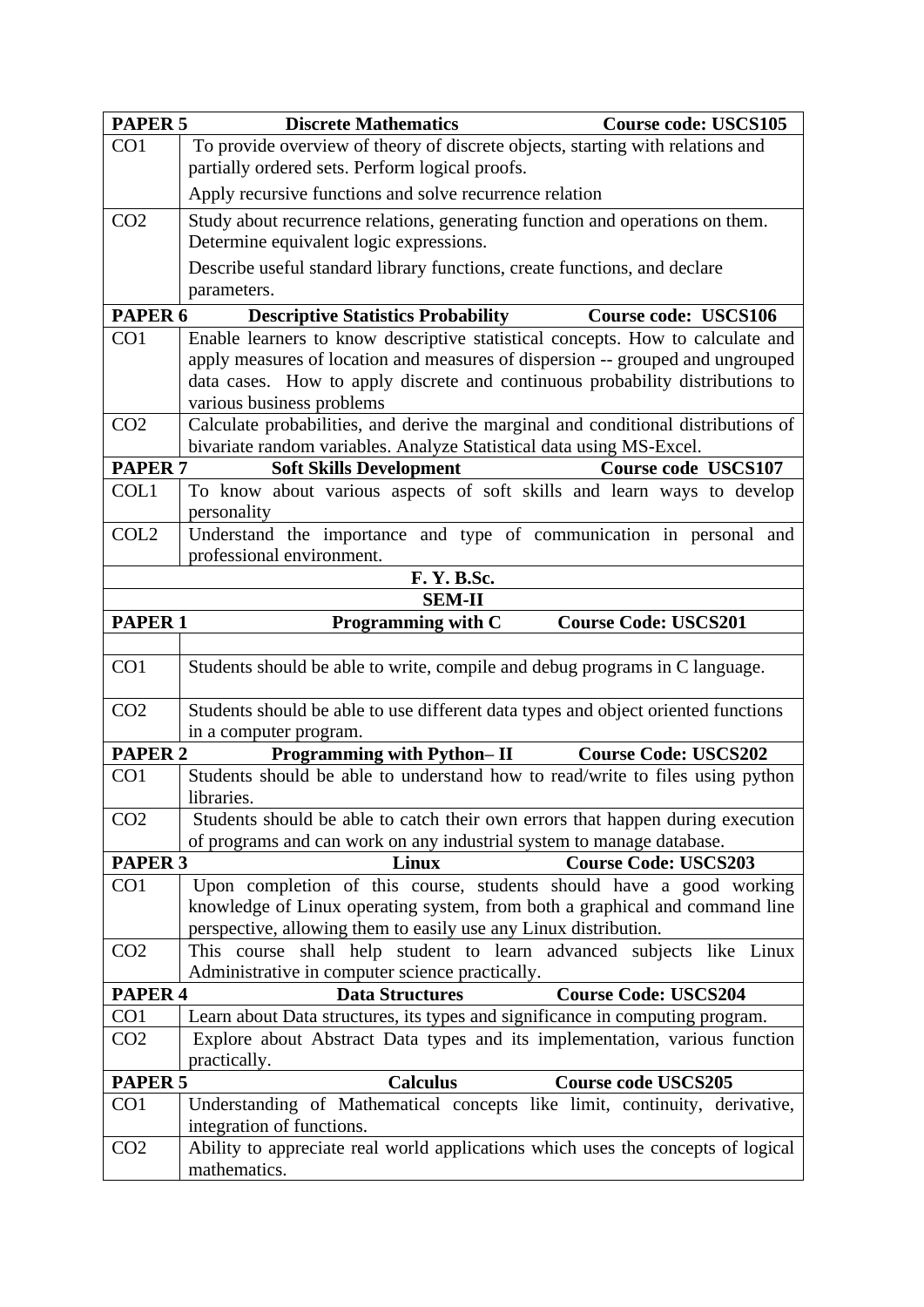| PAPER <sub>6</sub>                                                        | <b>Statistics Testing of Hypothesis</b>                                                                  | <b>Course code USCS206</b>  |
|---------------------------------------------------------------------------|----------------------------------------------------------------------------------------------------------|-----------------------------|
| CO1                                                                       | Enable learners to know descriptive statistical concepts and probability.                                |                             |
| CO <sub>2</sub>                                                           | Enable study of probability concept required for Computer learners and manage<br>Data science            |                             |
| <b>PAPER 7</b>                                                            | <b>Green Technologies</b>                                                                                | Course code USCS207         |
| CO <sub>1</sub>                                                           | Learn about green IT can be achieved in and by hardware, software, network                               |                             |
|                                                                           | communication and data center operations.                                                                |                             |
| CO <sub>2</sub>                                                           | Understand the strategies, frameworks, processes and management of green IT.                             |                             |
|                                                                           | Enlist different concepts of green technologies in a project                                             |                             |
|                                                                           | S. Y. B.Sc.                                                                                              |                             |
|                                                                           | <b>SEM-III</b>                                                                                           |                             |
| <b>PAPER 1</b>                                                            | <b>Theory of Computation</b>                                                                             | <b>Course Code: USCS301</b> |
| CO <sub>1</sub>                                                           | Understand and explain the models of computation, including formal languages,                            |                             |
|                                                                           | grammars and automata, and their connections.                                                            |                             |
| CO <sub>2</sub>                                                           | Learn about Automatic theory and its application in Language Designing.                                  |                             |
| PAPER <sub>2</sub>                                                        | <b>Core JAVA</b>                                                                                         | <b>Course Code: USCS302</b> |
| CO <sub>1</sub>                                                           | Learn Object oriented programming and concepts of using Java.                                            |                             |
| CO <sub>2</sub>                                                           | Knowledge of input, its processing , designing graphical user interface                                  |                             |
| <b>PAPER 3</b>                                                            | <b>Operating System</b>                                                                                  | <b>Course Code: USCS303</b> |
| CO <sub>1</sub>                                                           | To program a operating system, its structures and functioning                                            |                             |
| CO <sub>2</sub>                                                           | Developing and understanding of algorithms used by operating systems for                                 |                             |
|                                                                           | various function.                                                                                        |                             |
| PAPER <sub>4</sub>                                                        | <b>Database Management Systems</b>                                                                       | <b>Course Code: USCS304</b> |
| CO <sub>1</sub>                                                           | Learn stored procedure, functions, SQL and triggers and its uses.                                        |                             |
| CO <sub>2</sub>                                                           | Learn about using PL/SQL for data management                                                             |                             |
| PAPER <sub>5</sub>                                                        | <b>Graph Theory</b>                                                                                      | <b>Course code: USCS305</b> |
| CO <sub>1</sub>                                                           | Understand the combinatory and how combinatorial problems naturally arise in<br>many settings of program |                             |
| CO <sub>2</sub>                                                           | Understand the combinatorial features in real world situations and Computer                              |                             |
|                                                                           | Science applications.                                                                                    |                             |
| APER <sub>6</sub>                                                         | <b>IoT</b> Programming                                                                                   | Course code: USCS306        |
| CO1                                                                       | Enable learners to understand System On Chip Architectures.                                              |                             |
| CO <sub>2</sub>                                                           | Introduction and preparing Raspberry Pi with hardware and installation.                                  |                             |
| <b>PAPER 7</b>                                                            | <b>Web Programming</b>                                                                                   | Course code: USCS307        |
| CO <sub>1</sub>                                                           | To design valid, well-formed, scalable, and meaningful pages using emerging<br>technologies.             |                             |
| CO <sub>2</sub>                                                           | Understand the various platforms, devices, display resolutions, viewports, and                           |                             |
|                                                                           | browsers that render websites                                                                            |                             |
|                                                                           |                                                                                                          |                             |
|                                                                           | <b>SEM-IV</b>                                                                                            |                             |
| <b>PAPER 1</b>                                                            | <b>Fundamentals of Algorithms</b>                                                                        | <b>Course Code: USCS401</b> |
| CO <sub>1</sub>                                                           | Understand the concepts of algorithms for designing system program                                       |                             |
| CO <sub>2</sub>                                                           | Implement algorithms using Python concepts                                                               |                             |
| <b>PAPER 2</b>                                                            | <b>Advanced JAVA</b>                                                                                     | <b>Course Code: USCS402</b> |
| CO <sub>1</sub>                                                           | Understand the concepts related to Java Technology                                                       |                             |
| CO <sub>2</sub>                                                           | Explore and understand use of Java Server Programming, servlets and applets.                             |                             |
| <b>PAPER 3</b><br><b>Computer Networks</b><br><b>Course Code: USCS403</b> |                                                                                                          |                             |
| CO <sub>1</sub>                                                           | Learner will be able to understand the concepts of networking, which are                                 |                             |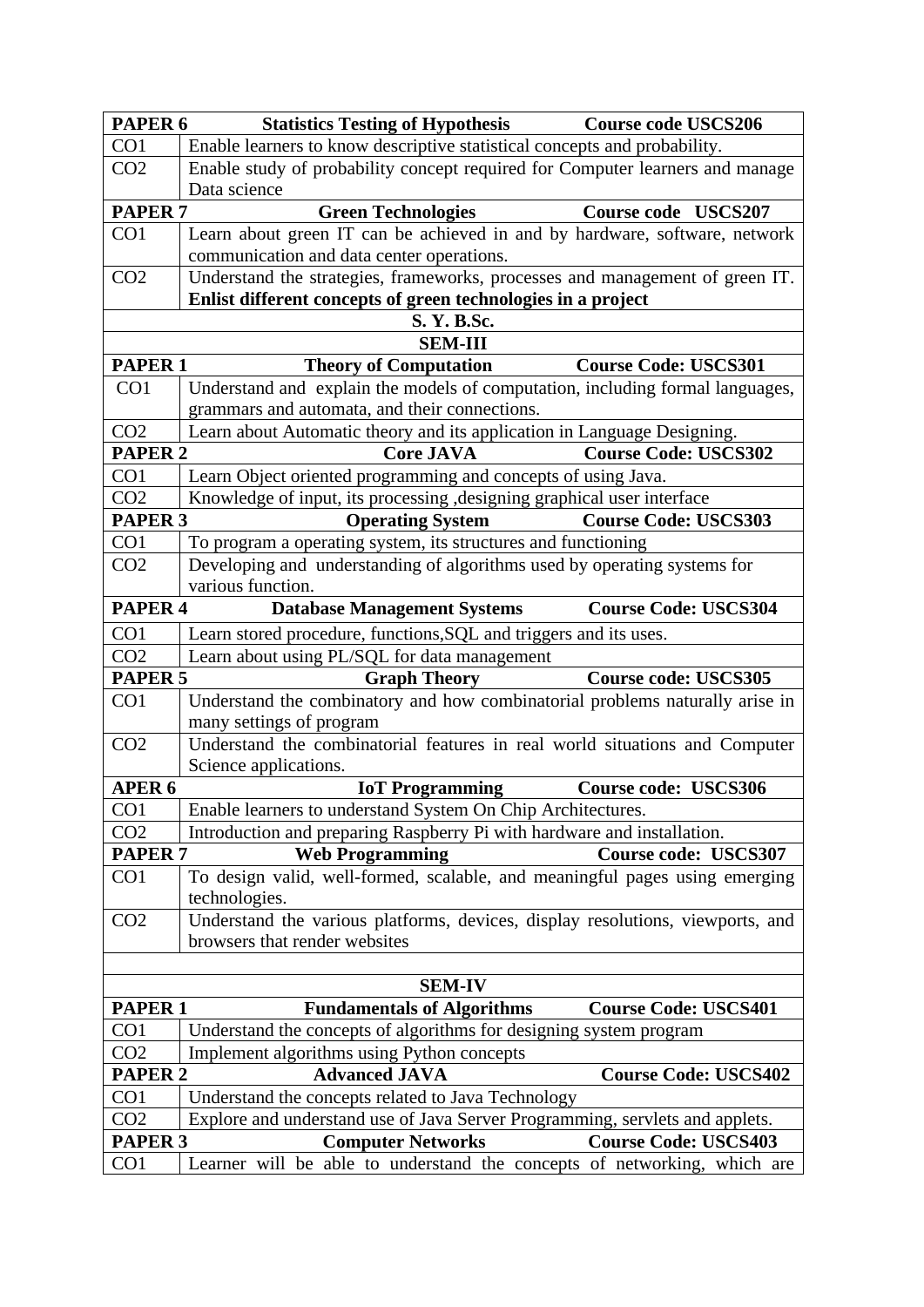|                    | important for them to be known as a 'networking professionals'.                                                                                                 |                             |
|--------------------|-----------------------------------------------------------------------------------------------------------------------------------------------------------------|-----------------------------|
| CO <sub>2</sub>    | Useful to proceed with industrial requirements and International vendor                                                                                         |                             |
|                    | certifications.                                                                                                                                                 |                             |
| PAPER <sub>4</sub> | <b>Software Engineering</b>                                                                                                                                     | <b>Course Code: USCS404</b> |
| CO1                | The Nature of Software, Software Engineering, The Software Process, Generic<br>Process Model                                                                    |                             |
| CO <sub>2</sub>    | Types of testing, different models to develop software using different designing<br>model.                                                                      |                             |
| <b>PAPER 5</b>     | <b>Linear Algebra using Python</b>                                                                                                                              | <b>Course code USCS405</b>  |
| CO <sub>1</sub>    | Appreciate the relevance of linear algebra in the field of computer science.                                                                                    |                             |
| CO <sub>2</sub>    | Understand the concepts through program implementation                                                                                                          |                             |
|                    |                                                                                                                                                                 |                             |
| PAPER <sub>6</sub> | .NET Technologies                                                                                                                                               | <b>Course code USCS406</b>  |
| CO <sub>1</sub>    | Understand the .NET framework                                                                                                                                   |                             |
| CO <sub>2</sub>    | Develop a proficiency in the C# programming language                                                                                                            |                             |
| <b>PAPER 7</b>     | <b>Android Developer</b>                                                                                                                                        | <b>Course code USCS407</b>  |
| CO1                | Understand the requirements of Mobile programming environment.                                                                                                  |                             |
| CO <sub>2</sub>    | Learn about basic methods, tools and techniques for developing Apps                                                                                             |                             |
|                    |                                                                                                                                                                 |                             |
|                    | <b>T. Y. B.Sc.</b>                                                                                                                                              |                             |
|                    | <b>SEM-V</b>                                                                                                                                                    |                             |
| <b>PAPER 1</b>     | <b>Artificial Intelligence</b>                                                                                                                                  | <b>Course Code: USCS501</b> |
| CO <sub>1</sub>    | After completion of this course, learner get a clear understanding of AI and                                                                                    |                             |
|                    | different search algorithms used for solving problems.                                                                                                          |                             |
| CO <sub>2</sub>    | The learner should also get acquainted with different learning algorithms and                                                                                   |                             |
|                    | models used in machine learning.                                                                                                                                |                             |
| <b>PAPER 2</b>     | <b>Linux Server Administration</b>                                                                                                                              | <b>Course Code: USCS502</b> |
| CO <sub>1</sub>    | Demonstrate proficiency with the Linux command line interface, directory & file<br>management techniques, file system organization, and tools commonly found on |                             |
|                    | most Linux distributions.                                                                                                                                       |                             |
| CO <sub>2</sub>    | Effectively operate a Linux system inside of a network environment to integrate                                                                                 |                             |
|                    | with existing service solutions.                                                                                                                                |                             |
| PAPER <sub>3</sub> | <b>Software Testing and Quality</b>                                                                                                                             | <b>Course Code: USCS503</b> |
| CO <sub>1</sub>    | To provide learner with knowledge in Software Testing techniques                                                                                                |                             |
| CO <sub>2</sub>    | To understand how testing methods can be used as an effective tools in                                                                                          |                             |
|                    | providing quality assurance concerning for software.                                                                                                            |                             |
| PAPER <sub>4</sub> | <b>Information and Network Security Course Code: USCS504</b>                                                                                                    |                             |
| CO <sub>1</sub>    | Understand the principles and practices of cryptographic techniques. Understand                                                                                 |                             |
|                    | a variety of generic security threats and vulnerabilities, and identify & analyze                                                                               |                             |
|                    | particular security problems for a given application.                                                                                                           |                             |
| CO <sub>2</sub>    | Understand various protocols for network security to protect against the threats                                                                                |                             |
|                    | in a network                                                                                                                                                    |                             |
| PAPER <sub>5</sub> | <b>Architecting of IoT</b>                                                                                                                                      | <b>Course code: USCS505</b> |
| CO1                | Learners are able to design & develop IoT Devices.                                                                                                              |                             |
| CO <sub>2</sub>    | They should also be aware of the evolving world of M2M Communications and                                                                                       |                             |
|                    | IoT analytics.                                                                                                                                                  |                             |
| PAPER <sub>6</sub> | <b>Web Services</b>                                                                                                                                             | Course code: USCS506        |
| CO <sub>1</sub>    | Emphasis on SOAP based web services and associated standards such as WSDL                                                                                       |                             |
| CO <sub>2</sub>    | Design SOAP based / RESTful / WCF services Deal with Security and QoS                                                                                           |                             |